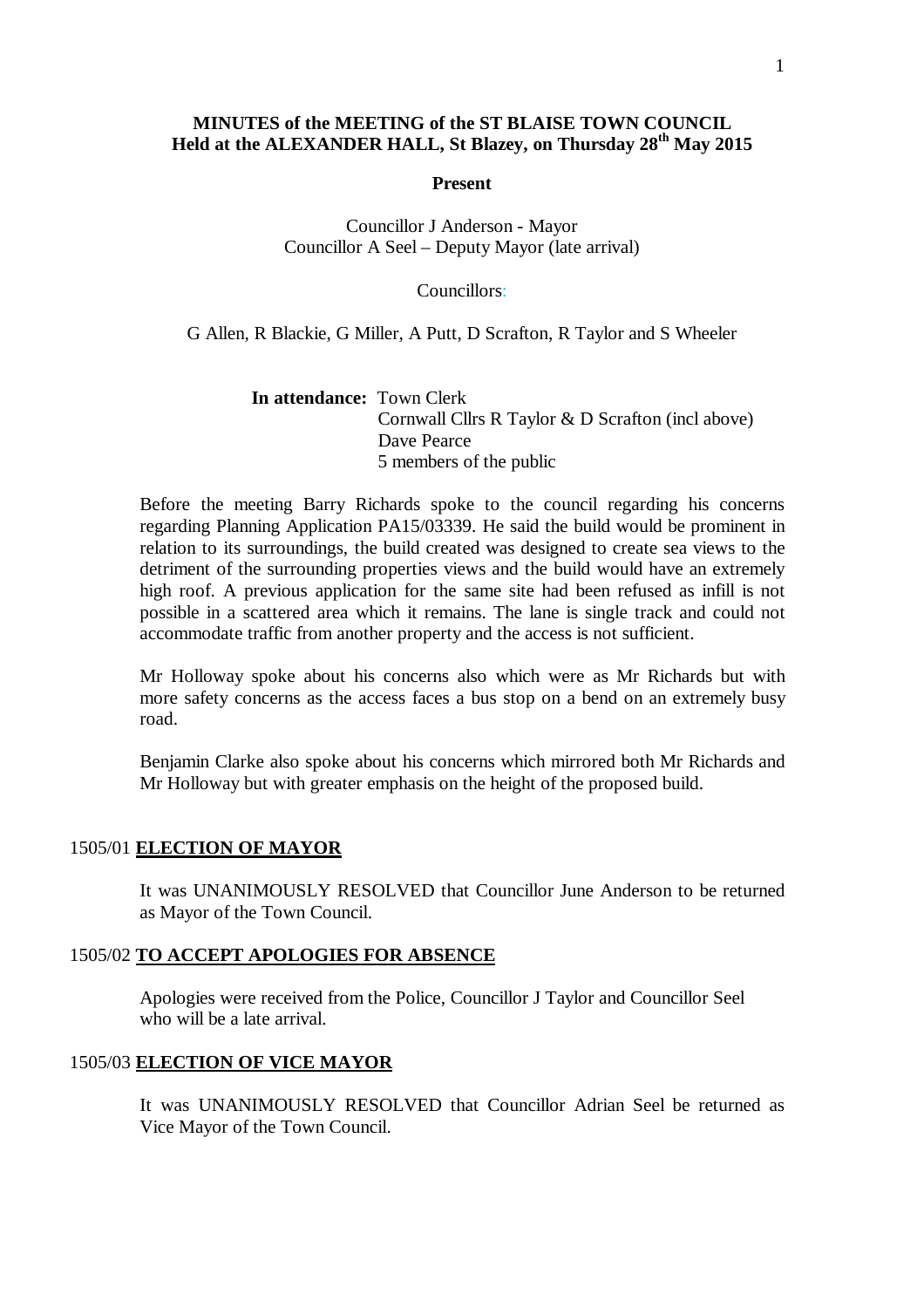# 1505/04 **ELECTION OF OFFICERS**

| June Anderson - | Par Liaison Group<br><b>St Blazey Community Watch</b><br><b>Burrows Board of Directors</b><br><b>Planning Committee</b><br><b>St Blazey Reclaimed</b><br>New Pavement Steering Group<br>New Community Centre Steering Group<br>Carlyon Bay Development Representative<br><b>Employment Appeals Panel</b><br><b>Cornwall Community Flood Forum</b><br>Par Community Association<br>Par Skatepark Steering Group.<br>Biscovey Board of Trustees. |
|-----------------|------------------------------------------------------------------------------------------------------------------------------------------------------------------------------------------------------------------------------------------------------------------------------------------------------------------------------------------------------------------------------------------------------------------------------------------------|
| Adrian Seel -   | <b>Planning Officer</b><br>New Pavement Steering Group<br><b>Employment Committee</b>                                                                                                                                                                                                                                                                                                                                                          |
| George Allen-   | <b>Local Transport Representative</b><br>Par & Newquay Branch Line<br><b>Employment Committee</b><br><b>Saints Awards Representative</b><br><b>Burrows Board of Directors</b><br><b>Eden Liaison</b><br><b>Nature Trails</b>                                                                                                                                                                                                                   |
| Rob Blackie-    | <b>Burrows Board of Directors</b><br><b>Employment Appeals Panel</b>                                                                                                                                                                                                                                                                                                                                                                           |
| Jenny Taylor-   | <b>Planning Committee</b><br><b>Employment Appeals Panel</b>                                                                                                                                                                                                                                                                                                                                                                                   |
| George Miller - | Internal Verifier.<br><b>Community Network Area Representative</b><br><b>Employment Committee</b><br><b>Burrows Board of Directors</b><br>CALC representative<br>Luxulyan Valley Partnership                                                                                                                                                                                                                                                   |
| Amos Putt -     | Footpath/Bridleway/ Cycle ways<br>Hands Together<br>New Pavement Steering Group<br><b>Cornwall Community Flood Forum</b><br><b>Employment Appeals Panel</b>                                                                                                                                                                                                                                                                                    |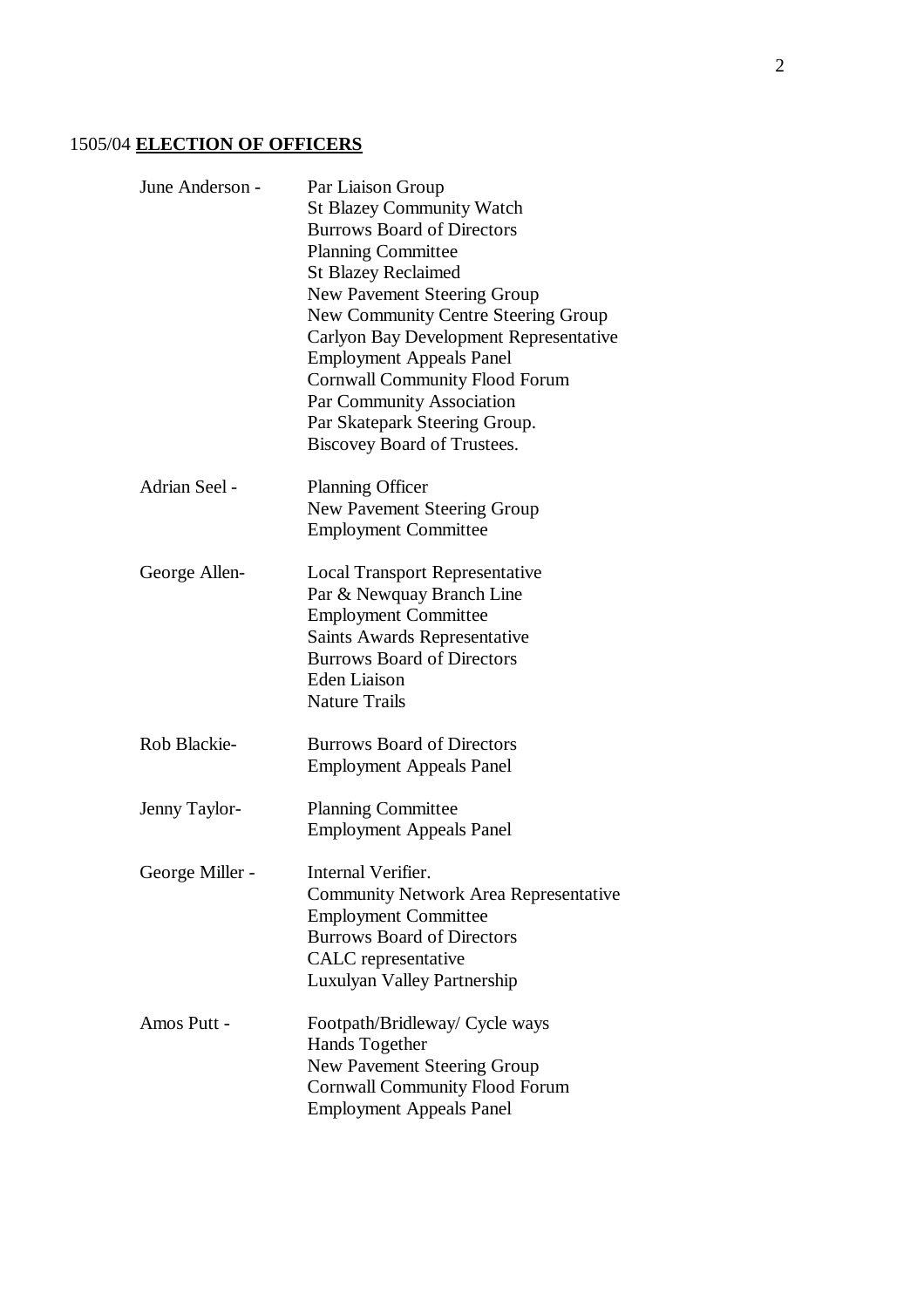| Doug Scrafton         | New Community Centre Steering Group<br><b>Employment Appeals Panel</b><br><b>Fourways Youth Centre Committee</b><br><b>Burrows Board of Directors</b><br>Deputy Carlyon Bay Development Representative |  |
|-----------------------|--------------------------------------------------------------------------------------------------------------------------------------------------------------------------------------------------------|--|
|                       | <b>St Blazey Community Watch</b>                                                                                                                                                                       |  |
| Roy Taylor            | <b>Planning Committee</b>                                                                                                                                                                              |  |
|                       | New pavement Steering Group                                                                                                                                                                            |  |
|                       | <b>Burrows Board of Directors</b>                                                                                                                                                                      |  |
|                       | Par & St Blazey Community Flood Group                                                                                                                                                                  |  |
|                       | <b>Cornwall Community Flood Forum</b>                                                                                                                                                                  |  |
|                       | <b>Fourways Youth Club</b>                                                                                                                                                                             |  |
|                       | <b>Employment Appeals Panel</b>                                                                                                                                                                        |  |
| <b>Stuart Wheeler</b> | Press Officer                                                                                                                                                                                          |  |
|                       | <b>Employment Appeals Panel</b>                                                                                                                                                                        |  |
|                       | New Community Centre Steering Group                                                                                                                                                                    |  |
|                       | <b>Community Network Area Representative</b>                                                                                                                                                           |  |
|                       | <b>St Blazey Community Watch</b>                                                                                                                                                                       |  |

## 1505/05 **MINUTES**

The Minutes of the meeting of  $30<sup>th</sup>$  April 2014 were confirmed as being correct and later signed by the Mayor.

## 1505/06 **DECLARATIONS OF INTEREST**

There were no declarations of interest. Councillor Scrafton informed the Council that he would be speaking at Agenda Item 1505/15 New Community Centre/Burrows Centre as the Chairman of PBBL not a Town Councillor

# 1505/07 **MATTERS ARISING FROM MINUTES OF 30th APRIL**

1504/06 Councillor Blackie said that the community pay back team are still working on the footpath that runs alongside Biscovey School. Councillor Putt said that they were making good progress and that they are working for a fixed price.

## 1505/08 **POLICE CRIME FIGURES**

## **Crimes Recorded April 2015**

| Offence                   | Recorded 2015 | Recorded 2014 Difference |          |
|---------------------------|---------------|--------------------------|----------|
| Violence with Injury      |               |                          |          |
| Violence without Injury   |               | 3                        |          |
| Burglary non $-$ dwelling |               | 4                        | $-50\%$  |
| Vehicle Offences          |               | $\theta$                 |          |
| <b>Shoplifting</b>        |               |                          | $-100\%$ |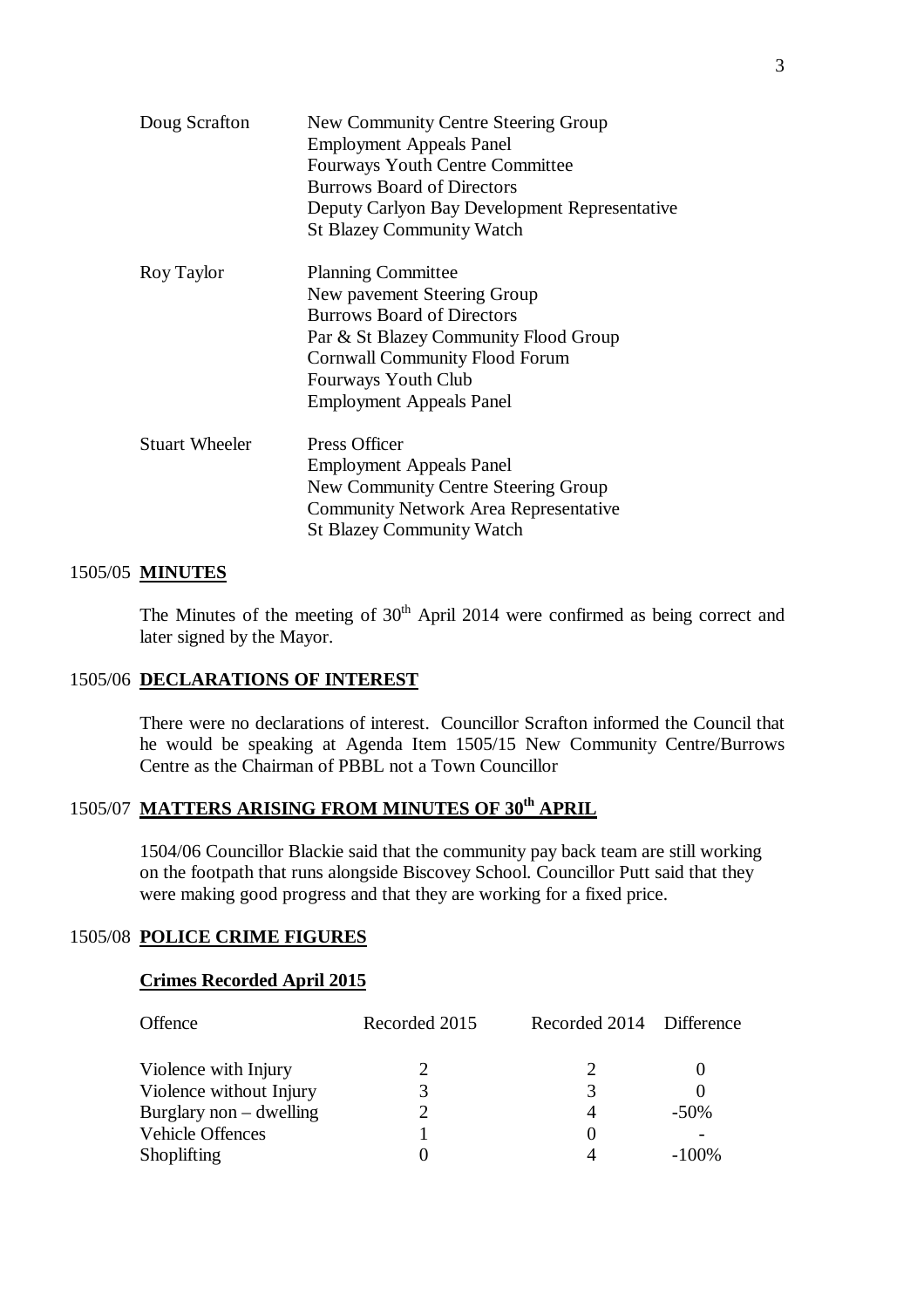| <b>Incidents Recorded April 2015</b><br>Inoidal | $D$ oorded $2015$ | $D$ coorded $2014$ | Difference |
|-------------------------------------------------|-------------------|--------------------|------------|
| <b>TOTAL:</b>                                   | 18                | 21                 | $-14.3\%$  |
| <b>Other Offences</b>                           |                   |                    | $-100%$    |
| Possession of Drugs                             |                   | $\theta$           | $-100%$    |
| <b>Public Order Offences</b>                    |                   |                    | $-100%$    |
| Criminal Damage                                 | 4                 | 3                  | 33%        |
| Other Theft                                     | 6                 | 2                  | 200%       |

| <b>TOTAL:</b>         | -67           | 90              | $-25.6%$     |
|-----------------------|---------------|-----------------|--------------|
| Transport             | 9             | 7               | 28.6%        |
| <b>Public Safety</b>  | 33            | 41              | $-19.5%$     |
| Crime Recorded        | 9             | 12              | $-25%$       |
| Crime not recorded    | $\theta$      | 3               | $-100%$      |
| Anti-social behaviour | 16            | 27              | $-40.7%$     |
| mergent               | Recorded 2015 | Recorded $2014$ | - Difference |

Crime figures are positive again this month comparted to the same period last year, with a 14% decrease. 2 of the 18 recorded crimes for the month have been detected and 7 are still under investigation. Logs/calls to the police for St Blazey and Biscovey have also declined by 25%.

## 1505/09**MARK JAMES TO SPEAK ABOUT PLANNING APPLICATION PA15/03339**

Mr James spoke to the Council regarding the application and assured the council that the build would have a positive impact on neighbouring properties and was designed to ensure that no neighbouring properties views would be compromised. The roof line would be similar to the surrounding properties. Planning Policy allows for infill and he believes the location is viable. The property is unlikely to make a significant impression on the use of the single lane and the other properties that already have access onto the A390 as the plans for this build would improve the access.

Councillor Seel entered the meeting.

## 1505/10 **COMMUNITY WARDENS REPORT**

Dave Pearce is up to date with all the work in the town. He continues to work on the footpath by Biscovey School which is nearly completed. The various flower beds and planters are being planted.

Councillor Seel asked if some barbed wire could be removed from the fencing on the footpath between Polgrean and Station Road.

## 1505/11 **A REPORT FROM CORNWALL COUNCILLOR ROY TAYLOR**

Councillor Taylor reported that another speed camera warning sign has been installed.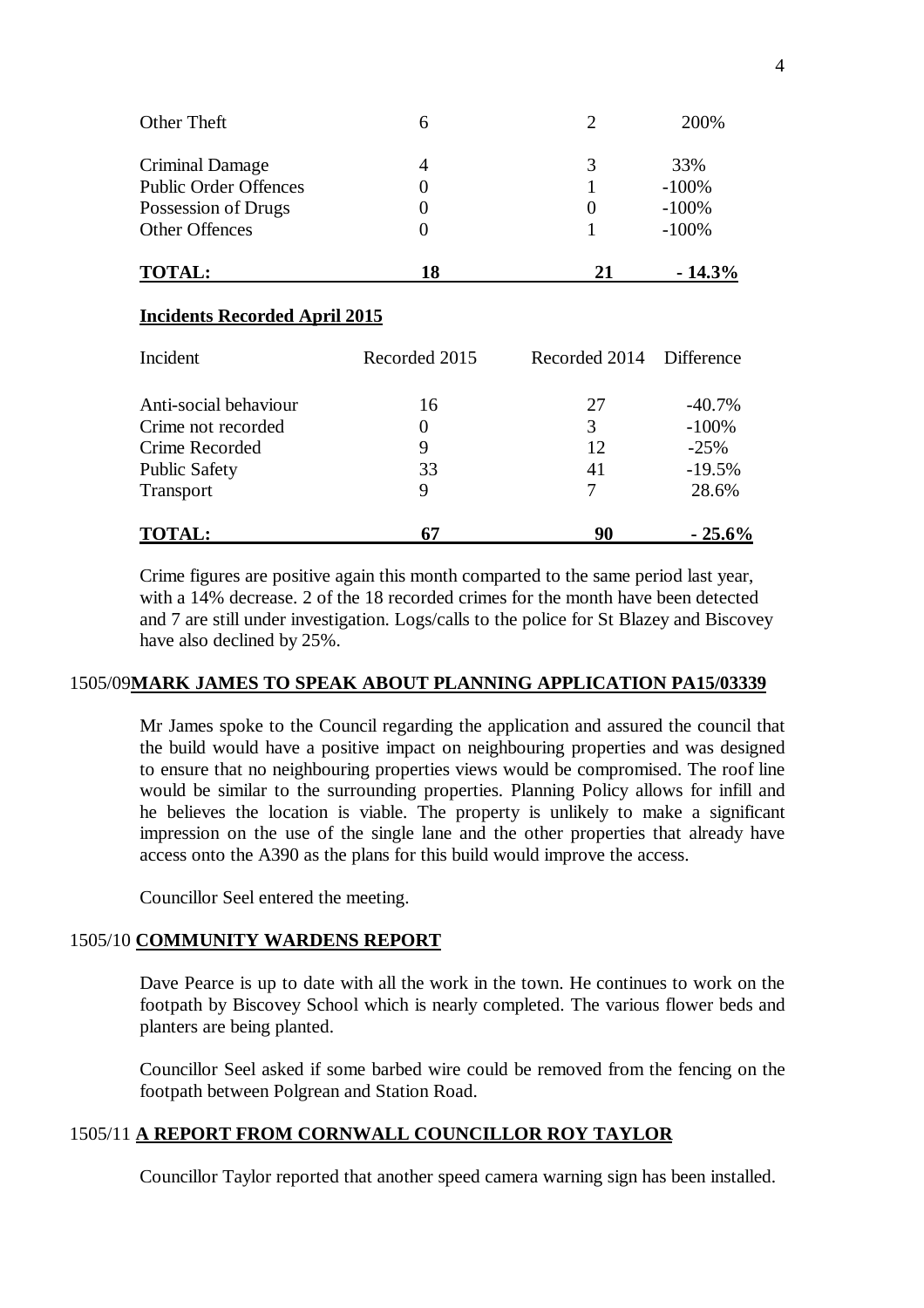## 1505/12 **A REPORT FROM CORNWALL COUNCILLOR DOUG SCRAFTON**

Councillor Scrafton will arrange for radar equipment to be installed temporarily to record the speed of traffic using Par Lane junction.

## 1505/13 **ST BLAISE TOWN COUNCIL – GENERAL POWER OF COMPETENCE**

Councillor Seel proposed the Town Council adopt the General Power of Competence for 2014-15, Councillor Putt seconded the proposal. All the Council agreed and so it was RESOLVED.

## 1505/14**INVESTMENT POLICY AND STRATEGY**

Councillor Seel proposed that the Town Council do not amend the Investment and Strategy Policy, Councillor Miller seconded the proposal. All the Council agreed and so it was RESOLVED.

## 1505/15 **PROJECT LIST**

**New Community Centre –** The Burrows Centre – Councillor Scrafton spoke to the Councillors as Chairman for PBBL. Par Bay Big Local had considered giving some funding to The Town Council for the extension to the Burrows Centre, this was an unusual move and had not happened before, neither Councillor Taylor or Councillor Scrafton were involved with these talks but Councillor Scrafton had been asked to report the decision to the Town Council.

PBBL are prepared if an application and business plan are received to give an interest free loan of £50,000 to the Town Council to be repaid over five years. The Clerk said that this could be obtain from the Public Works Loan Board and the Town Council had discussed this previously and rejected the idea as not to burden the people of St Blaise with a higher community charge.

Councillor Anderson said that she was extremely disappointed in the decision as this was an opportunity for PBBL monies to be used for the much needed community facility in St Blazey.

The Clerk has received amended plans for the extension which she was instructed to take forward.

**Neighbourhood Planning –** There has been three NP workshops and we are waiting to hear back from CRCC with the results. The Falmouth students who are preparing a film to sit alongside the finished Neighbourhood Plan, worked in and around St Blazey on Monday and Tuesday and we are waiting to receive the edited results.

## 1505/16**TOWN CLERKS REPORT**

The Clerk told the Councillors that Councillor Seel had completed 20 years' service to the Council on 18.5.2015.

Road Traffic Regulation Act 1984 S.14: Temporary Prohibition of Traffic.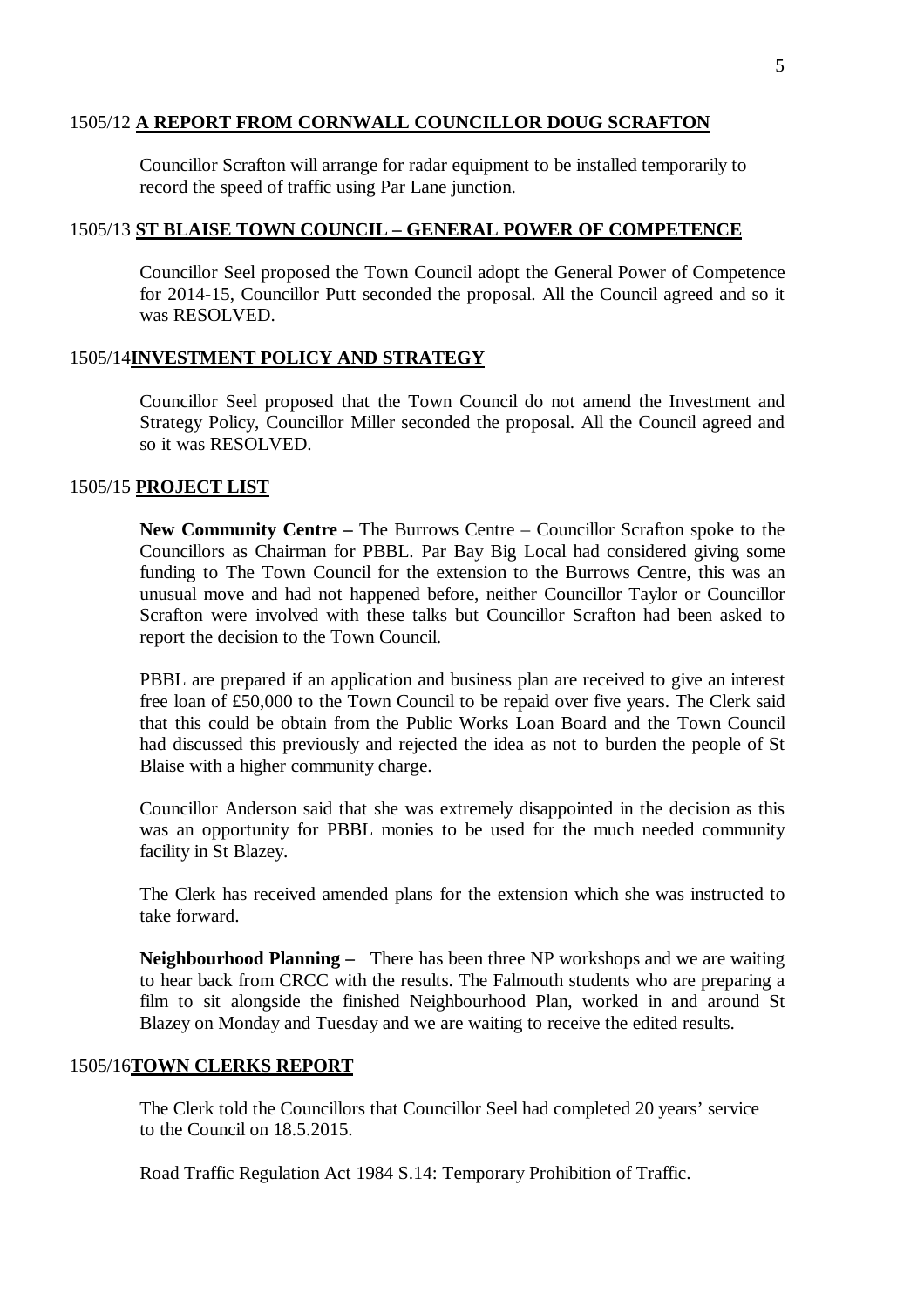Cenutrion site services have requested to close the following road(s) to carryout works to their apparatus. Please note that this Intention Notice was approved on 18/5/2015.

Location: A390 Bridge Street to Porcupine, Par. Timing: 4th June 2015 to 5th June 2015 (2200 to 0600)

Road Traffic Regulation Act 1984 S.14: Temporary Prohibition of Traffic

South West Water have requested to close the following road(s) to carryout works to their apparatus. Please note that this Intention Notice and was approved on 18/5/15.

Location: Trenython Rd, Par. Timing: 1st June 2015 to 3rd June 2015 (24 hours)

Road Traffic Regulation Act 1984 S.14: Temporary Prohibition of Traffic

Cenution Site Services have requested to close the following road(s) to carryout works to their apparatus. Please note that this Intention Notice was approved 18/5/15.

Location: St Andrews Rd, Par. Timing: 3rd June 2015 to 5th June 2015 (2200 to 0600 hours)

Road Traffic Regulation Act 1984 S.14: Temporary Prohibition of Traffic

Location: North East Distributor Rd, St Austell. Timing: 18th June 2015 to 19th June 2015 (19:00 to 07:00 hours)

The above closure has been approved.

Liz Davis has written that to say that she is sorry but the Biscovey Academy choir will be unable to perform at the Carol Concert in December this year due to School commitments that week. The Boy Bishop will be available for reading if we would require it.

Councillor Anderson and the Chairman of the Neighbourhood Plan steering group are to attend a St Blazey and Par Bay Stakeholder Workshop on Thursday  $4<sup>th</sup>$  June at 10am at the Committee Room, St Austell One Stop Shop. Councillor Scrafton said that he would also be attending as did Councillor Roy Taylor despite not receiving an invite.

#### 1505/17**PLANNING MATTERS**

There has been three planning application received and it was RESOLVED to not object to any of them.

PA15/03339 New dwelling Land west of 31 St Austell Road St Austell Road St Blazey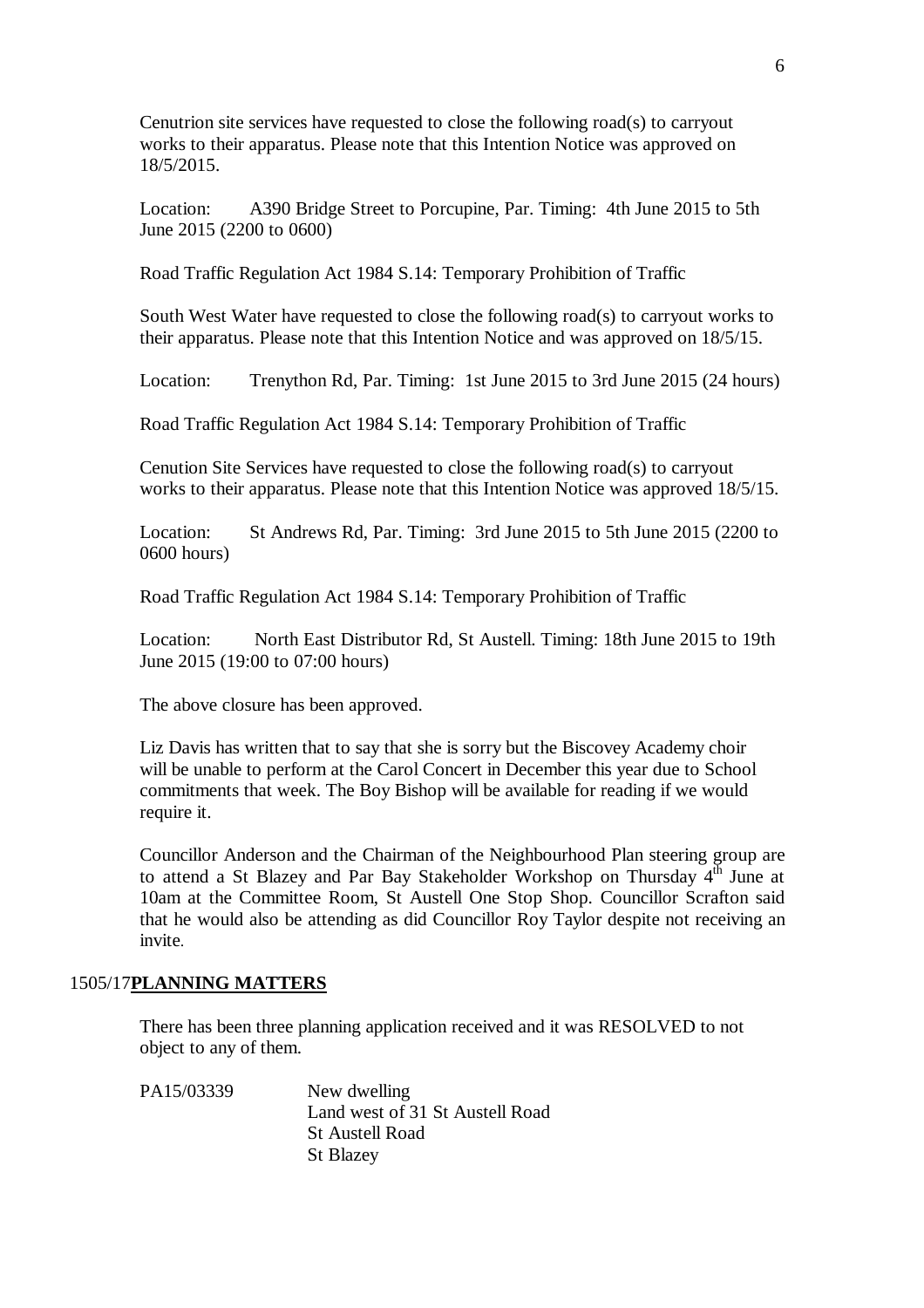| PA15/02983 | A new porch extension mainly consisting of double glazing.<br>53 Trenovissick Road, St Blazey |
|------------|-----------------------------------------------------------------------------------------------|
| PA15/04575 | Proposed private domestic dining room and shower room<br>extension.                           |
|            | 97 Manor View, St Blazey                                                                      |

Planning Application results received.

| PA15/03017 | Modification of Condition 11 of PA13/03729 to relocate the A1<br>leisure sales in a different part of the market.<br>Stadium Retail Park.<br>Par Moor Road, St Blazey<br><b>APPROVED</b>                                                                                                                         |
|------------|------------------------------------------------------------------------------------------------------------------------------------------------------------------------------------------------------------------------------------------------------------------------------------------------------------------|
| PA15/04385 | Non-material amendment to 12/03104 (Green Build Hub:<br>Mixed use exemplar demonstration building and exhibition<br>space including training, meeting and office) with multiple<br>changes to internal and external details.<br>The Eden Project, Bodelva<br>Not acceptable as amendment.<br>SBTC not consulted. |
| PA15/03501 | Erection of a conservatory<br>Trenovissick Farm, The Mount<br><b>St Blazey</b><br><b>APPROVED</b>                                                                                                                                                                                                                |

## 1505/18**ALEXANDER HALL**

The Warden is currently carrying out a number of minor repairs.

## 1505/19**ACCOUNTS**

May 15

## **Payments Received <b>Expenditure**

| <b>Hall Bookings</b>      | 421.00     | <b>Broadband</b> | 35.66   |
|---------------------------|------------|------------------|---------|
| Interest (high)           | 128.504/15 | UK Fuels         |         |
| Vat Refund                | 5,193.94   | Insurance        | 195.91  |
| Interest                  | 3.61       | <b>HMRC</b>      | 490.67  |
| <b>Black Sacks</b>        | 38.50      | $CC$ (pen)       | 325.14  |
| Groundwork Grant 4,000.00 |            | Clerks Sal       | 1350.98 |
|                           |            |                  |         |

| <b>Broadband</b>    | 35.66   |
|---------------------|---------|
| <b>UK Fuels</b>     |         |
| Insurance           | 195.91  |
| <b>HMRC</b>         | 490.67  |
| $CC$ (pen)          | 325.14  |
| Clerks Sal          | 1350.98 |
| Wardens Wage 545.67 |         |
| <b>EDF</b>          | 11.13   |
| Van MOT             | 220.00  |
| Eclipse             | 14.38   |
| Cory                | 201.19  |
| Hawthorne           | 36.00   |